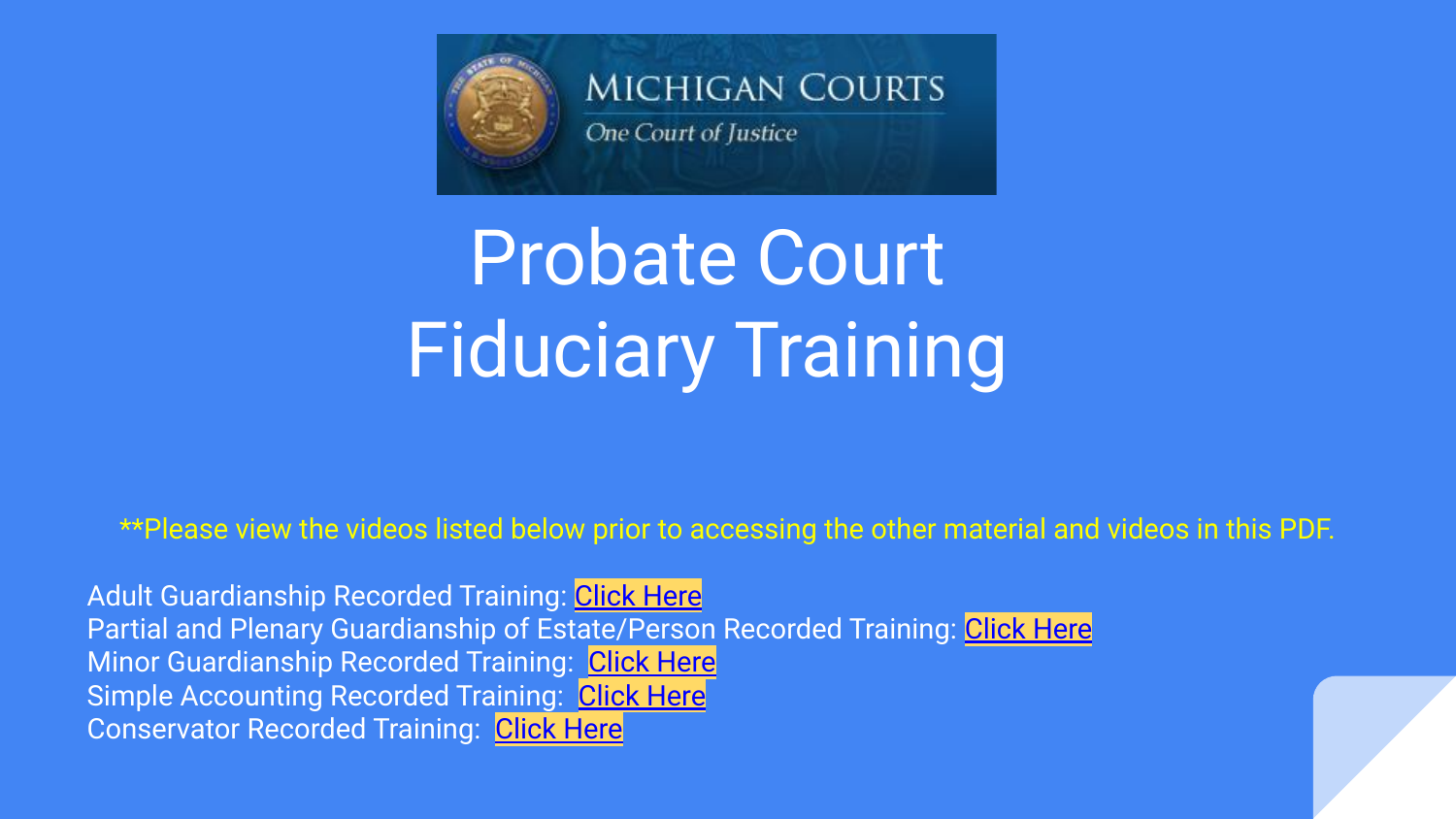# What is a guardian?

#### Introductory Video



Let's look at your Letter of Authority...

Developmentally Disabled: <https://courts.michigan.gov/Administration/SCAO/Forms/courtforms/pc662.pdf> Adult Guardianship: <https://courts.michigan.gov/Administration/SCAO/Forms/courtforms/pc633.pdf> Minor Guardianship: <https://courts.michigan.gov/Administration/SCAO/Forms/courtforms/pc633.pdf> CONSETVATOrship: <https://courts.michigan.gov/Administration/SCAO/Forms/courtforms/pc645.pdf>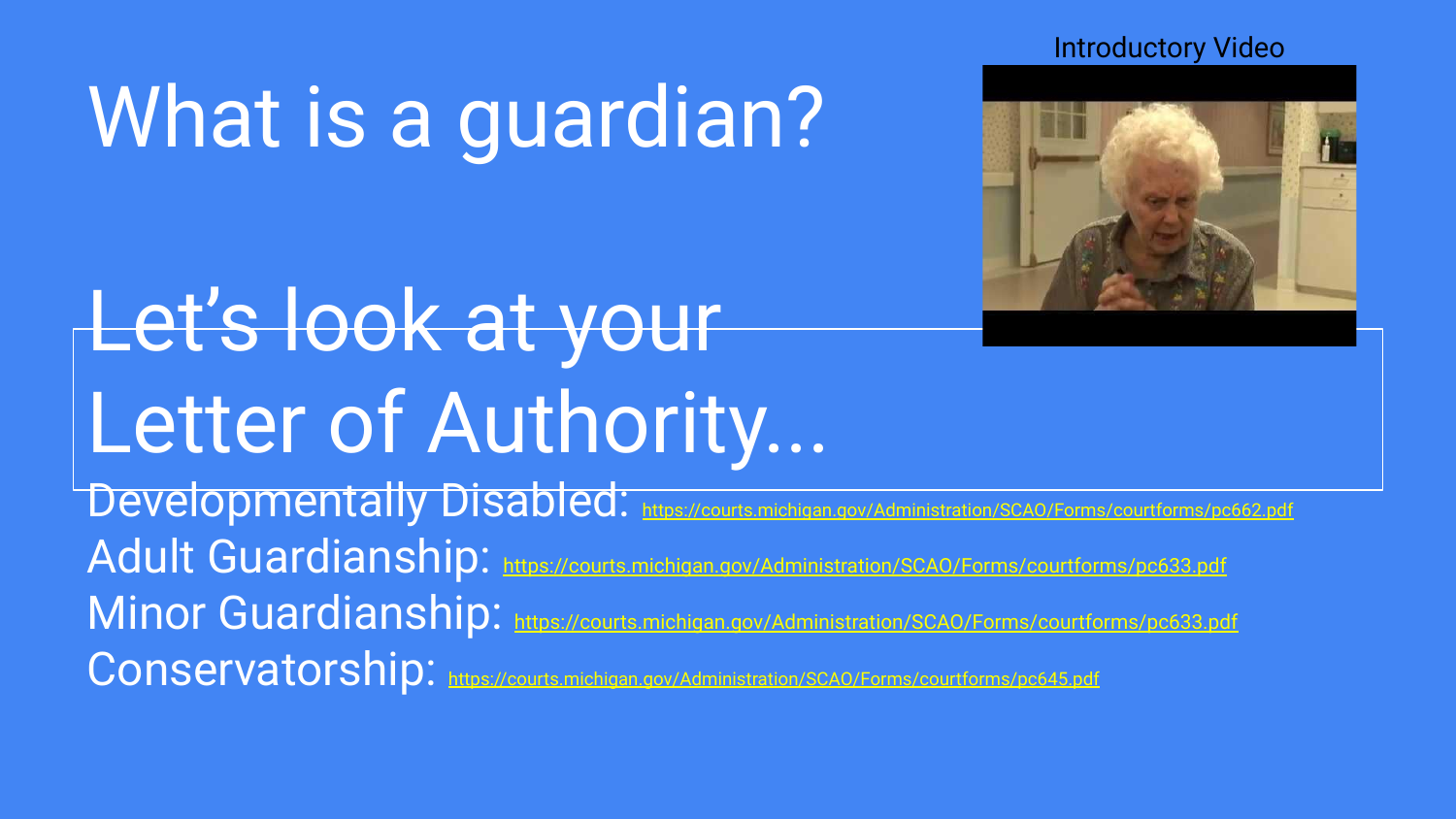

# Types of Guardians

**Partial Guardian of a Person** - Limited with clarifications by the court.

**Plenary Guardian of a Person** - Full decisions for individual.

**Adult Full:** Guardian has full decision making for the benefit of an adult.

**Limited Adult Guardianship:** Limited plan that allows adult ability to make decisions for themselves with the assistance of a guardian.

**Minor Full:** Guardian has full decision making for the benefit of a minor child.

**Limited Minor Guardianship:** Limited with an integration plan for children and parents. **Standby Guardian** - Person in line if an appointed guardian is not able to carry out the duties of guardian.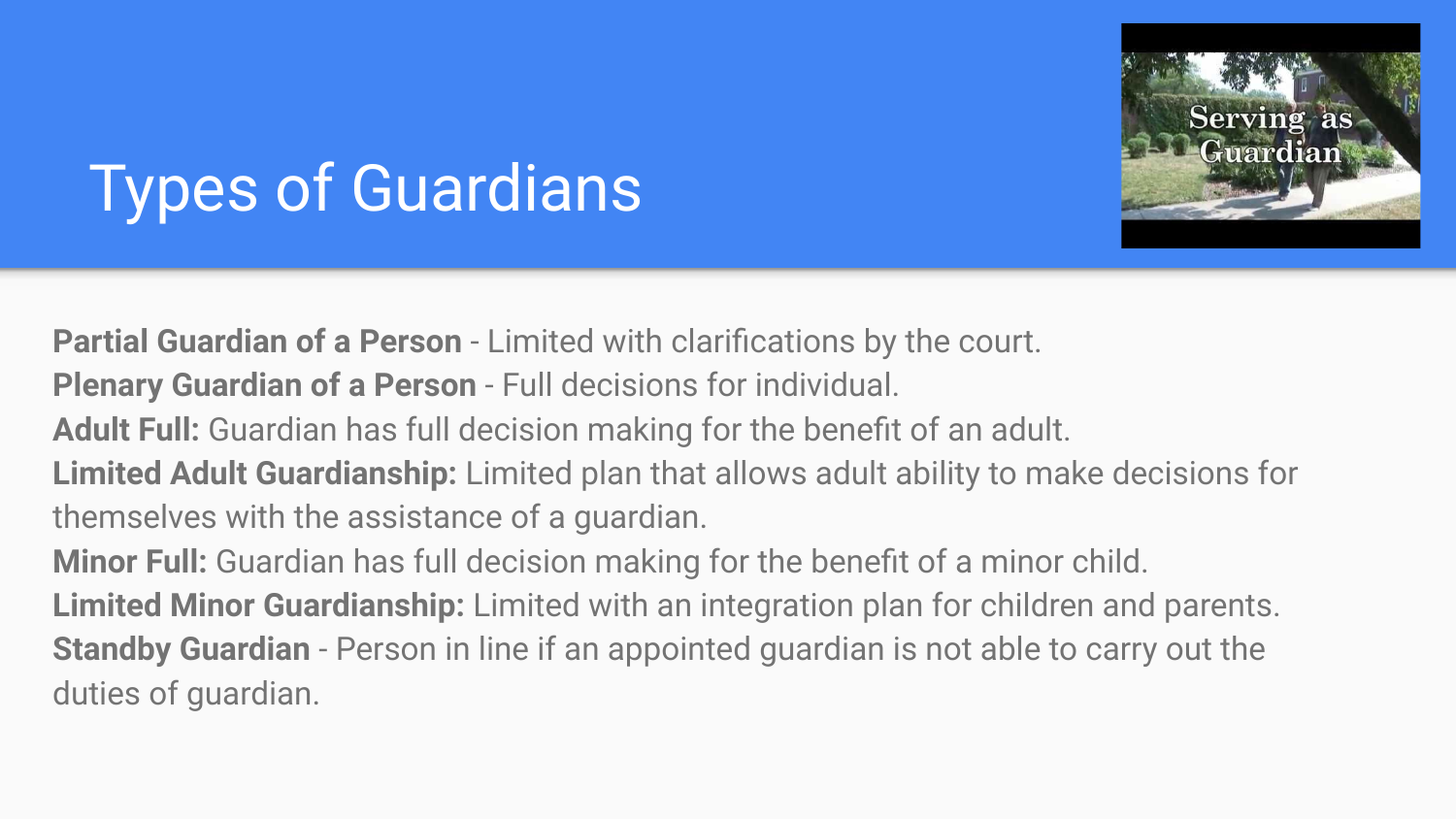# Types of Conservatorship

**Partial Guardian of a Estate** - Limited with clarifications by the Court to manage assets of an individual. **(DD)**

**Plenary Guardian of a Estate** - Full decision-making on behalf of the individual to manage assets. **(DD)**

**Adult Conservator** - Appointed to manage the assets for an individual over the age of 18 years. **(CA) \*\* This type of conservatorship may have some appointments with specific duties outlined.**

**Minor Conservators**- Appointed to manage the assets for a minor under the age of 18 years. **(CY)**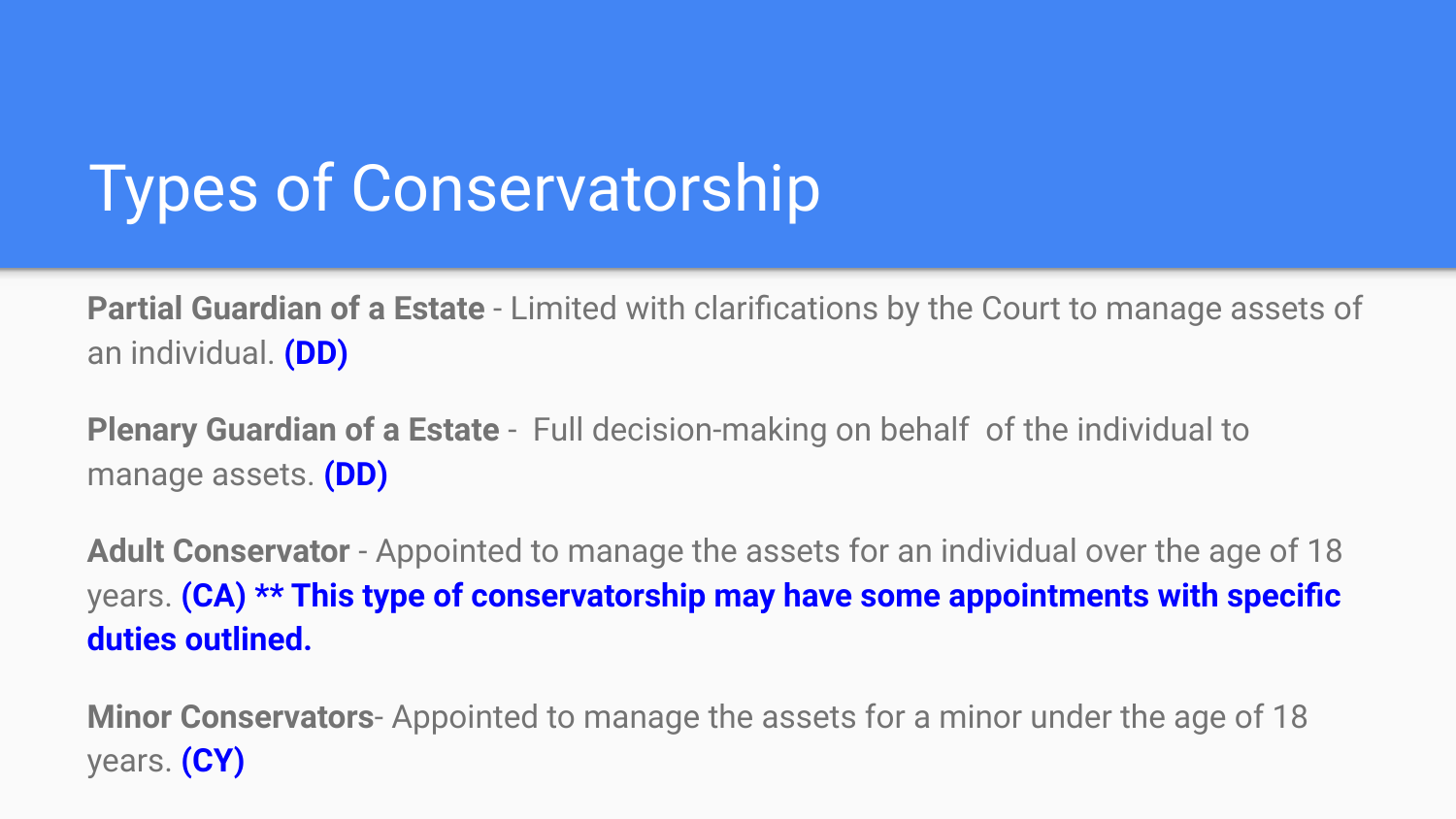# Annual Guardian Report

#### **Sample of Guardian Report:**

**(DD)** Click here for a sample: [Completed Sample of DD Guardian Report](https://documentcloud.adobe.com/link/review?uri=urn:aaid:scds:US:8183fbd4-1093-4ee2-ae04-cd59b8d08ab7) **(GA)** Click here for a sample: [Completed Sample of Adult Guardian Report](https://documentcloud.adobe.com/link/review?uri=urn:aaid:scds:US:b4e6e1f1-c1fd-4ea9-8ce0-764e626fa176) **(GM)** Click here for a sample: [Completed Sample of Minor Guardian Report](https://documentcloud.adobe.com/link/review?uri=urn:aaid:scds:US:c8a29068-d97c-4860-8c26-f657290027a0)

#### **Blank Guardian Report Forms**:

**(DD)** <https://courts.michigan.gov/Administration/SCAO/Forms/courtforms/pc663.pdf>

**(GA)** <https://courts.michigan.gov/Administration/SCAO/Forms/courtforms/pc634.pdf>

**(GM)** <https://courts.michigan.gov/Administration/SCAO/Forms/courtforms/pc654.pdf>

*Always send PC 630 Report of Physician for Adults along with narrative report from the physician. For minor children, provide a narrative physical from the physician. \*\*Send request two weeks to four weeks in advance in order to attach with your report.*

<https://courts.michigan.gov/Administration/SCAO/Forms/courtforms/pc630.pdf>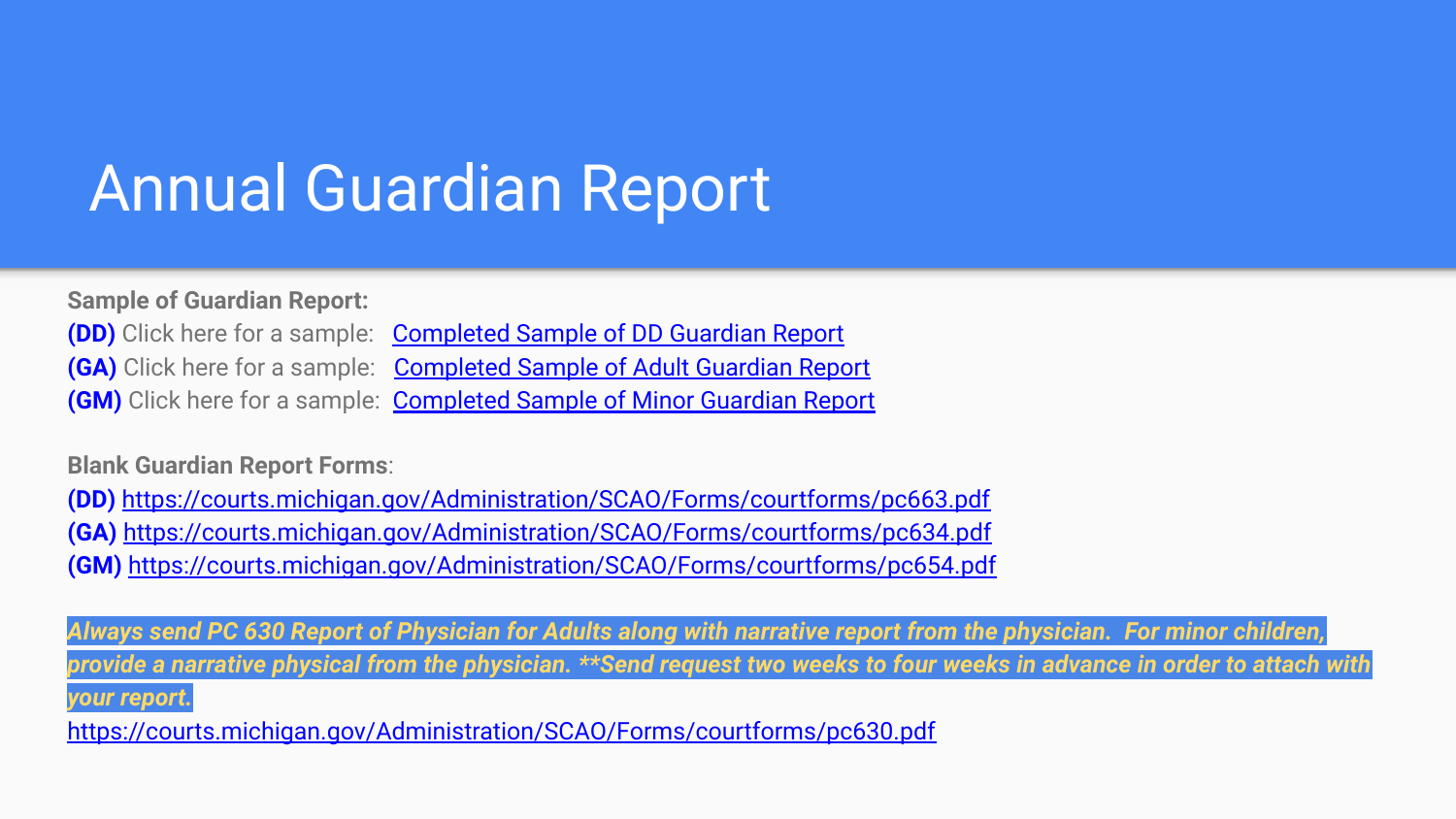### Annual Accounting



### *Setting up a budget and keeping receipts/records*

- Tips for a conservator: [Click Here](https://documentcloud.adobe.com/link/review?uri=urn:aaid:scds:US:7025cd0b-b612-4d7d-84d9-238e720828d9)
- **Budget worksheet: [Click Here](https://docs.google.com/spreadsheets/d/1BNIrvFIWViKaisgDWnsSt3xAcQ9uQeGYgDVScL63_pw/edit?usp=sharing)**
- Blank inventory from PC 674 : [https://courts.michigan.gov/Administration/SCAO/Forms/cou](https://courts.michigan.gov/Administration/SCAO/Forms/courtforms/pc674.pdf) [rtforms/pc674.pdf](https://courts.michigan.gov/Administration/SCAO/Forms/courtforms/pc674.pdf)
- Blank accounting form PC 583: [https://courts.michigan.gov/Administration/SCAO/Forms/cou](https://courts.michigan.gov/Administration/SCAO/Forms/courtforms/pc583.pdf) [rtforms/pc583.pdf](https://courts.michigan.gov/Administration/SCAO/Forms/courtforms/pc583.pdf)
- Sample Inventory and Short Form Accounting: [Click Here](https://documentcloud.adobe.com/link/review?uri=urn:aaid:scds:US:da7dea4f-47d7-46be-b0fe-7b945ebd67e3)
- Sample manual accounting: [Click Here](https://documentcloud.adobe.com/link/review?uri=urn:aaid:scds:US:298172a3-8edc-4798-ad45-53178495ef3a)
- Alternates of preparing accountings:
	- Assisting Services 989-354-6900
	- Accountant
	- Court staff for simple accounting
	- Attorney
		- Note: All of the above services are not intended for giving legal advice with the exception of an attorney.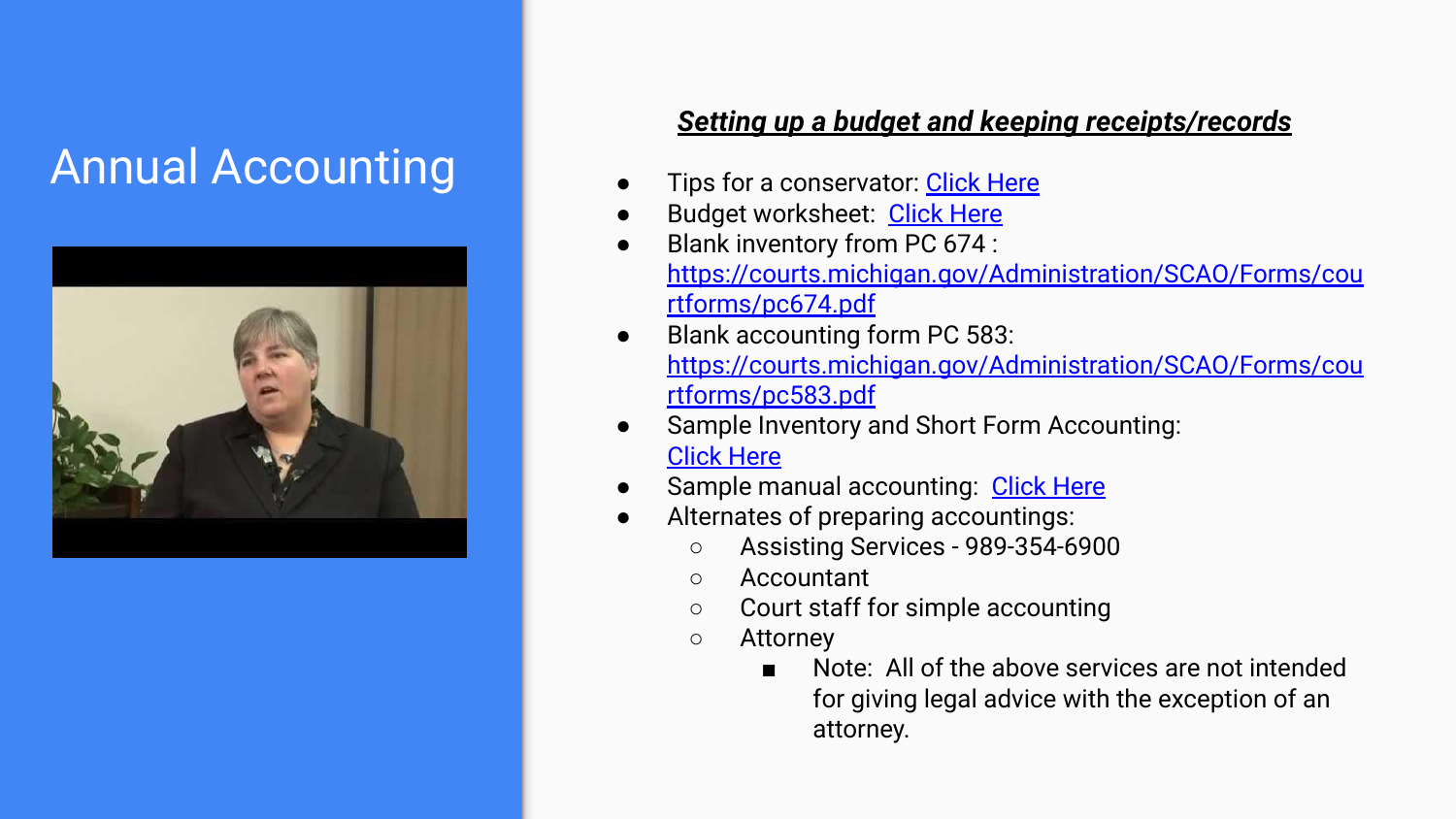### Important notes in conclusion of this training:

- Be aware that your authority ends as a guardian and conservator when an individual passes.
- Open a seperate account for the ward's income.
- Do not commingle funds.
- Use checks with carbon copy to assist you in preparing your accountings.
- Ask us about our accounting book that is available for \$20. It will assist you and help organize your monthly totals and receipts.
- Use a check when conducting withdraws or note withdraws when using online banking.
- A guardian and conservator is allowed to pay themselves \$60 per month without approval of the Court. All other fees must be approved by the Court such as mileage, additional time, etc.
- Use ink when signing documents.
- Include case number on all documents submitted to the court.
- Kenneth Radzibon is the court appointed attorney.
- Keep all bank statements and receipts in order to prepare your accounting or to have one of our court liaisons assist you.
- Always ask for our assistance on any questions. We are happy to help and direct you to the proper resources.
- Guardians must visit the individual four times per year or once every three months.
- Guardians and conservators are prohibited to designate beneficiaries on policies or financial accounts.
- Guardians and conservators are prohibited to execute a Last Will and Testament on behalf of an individual. You will need seek legal counsel.
- If an individual does not have a prepaid funeral, a guardian and conservator may obtain funeral arrangements. Consult DHHS or the funeral director regarding Medicaid irrevocable prepaid funeral arrangements.
- MI Able accounts and Special Needs Trust can be established to maintain assets for individual under the Medicaid guidelines.
- Contact the DHHS and Social Security Administration when you become a guardian and conservator to establish benefits and/or forward your Letters of Authority.

### Thank you!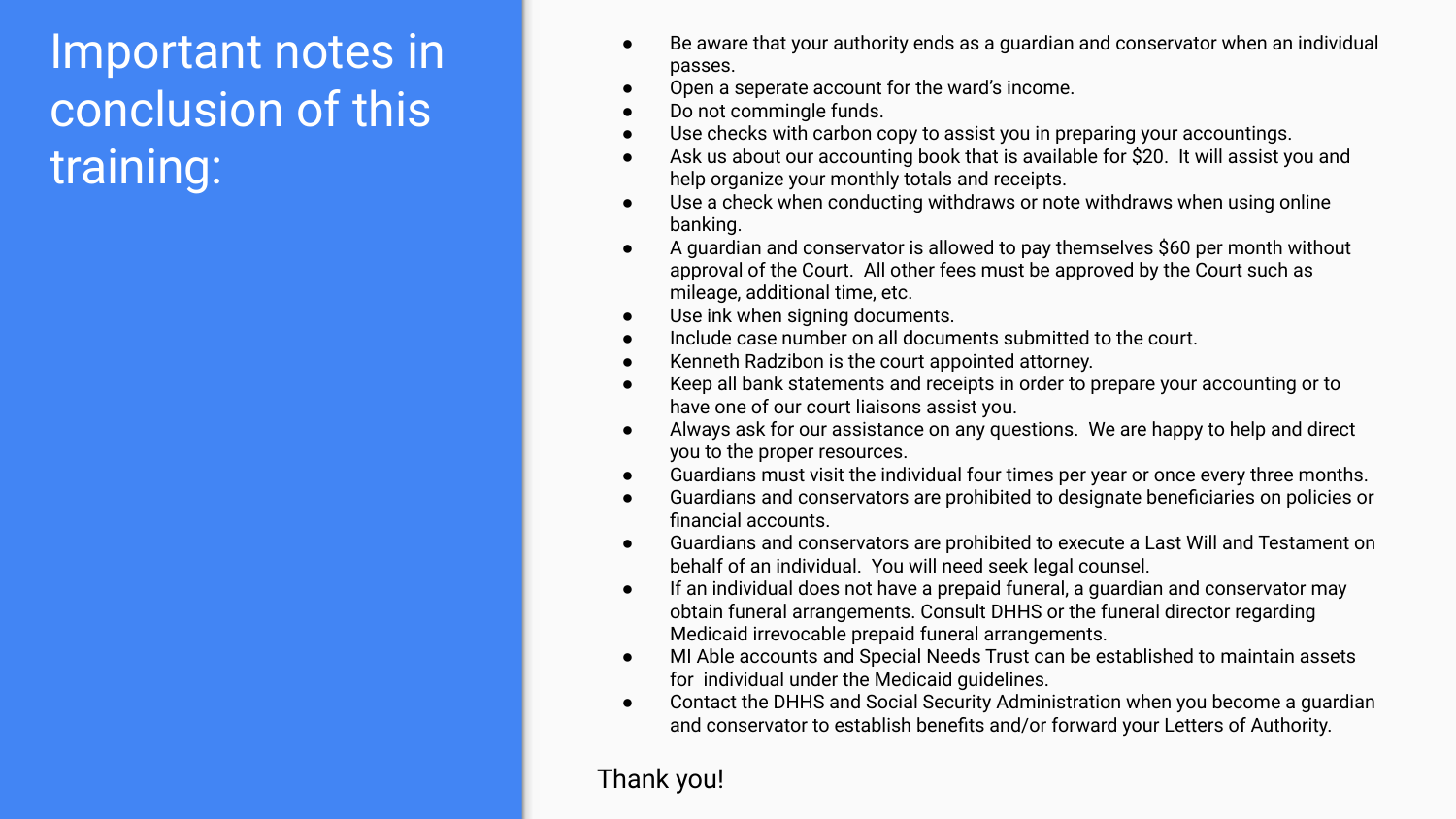### Additional **Resources**

Michigan Bar Association: [https://www.michbar.org/public\\_resources/probate\\_guardianship](https://www.michbar.org/public_resources/probate_guardianship)

Michigan Legal Help: <https://michiganlegalhelp.org/>

Michigan Guardianship Association: <https://michiganguardianship.org/>

Link to Guardianship forms from the Michigan Supreme Court: [https://courts.michigan.gov/Administration/SCAO/Forms/Pages/Guardi](https://courts.michigan.gov/Administration/SCAO/Forms/Pages/Guardian.aspx) [an.aspx](https://courts.michigan.gov/Administration/SCAO/Forms/Pages/Guardian.aspx)

Link to Conservator forms from the Michigan Supreme Court: [https://courts.michigan.gov/Administration/SCAO/Forms/Pages/Conser](https://courts.michigan.gov/Administration/SCAO/Forms/Pages/Conservator.aspx) [vator.aspx](https://courts.michigan.gov/Administration/SCAO/Forms/Pages/Conservator.aspx)

Mi Able Accounts: https://www.miable.org/

Guardianship and Conservatorship Training Manual: [Click Here](https://documentcloud.adobe.com/link/review?uri=urn:aaid:scds:US:cc8dee6f-33ef-448c-9587-69e6f5489bf3)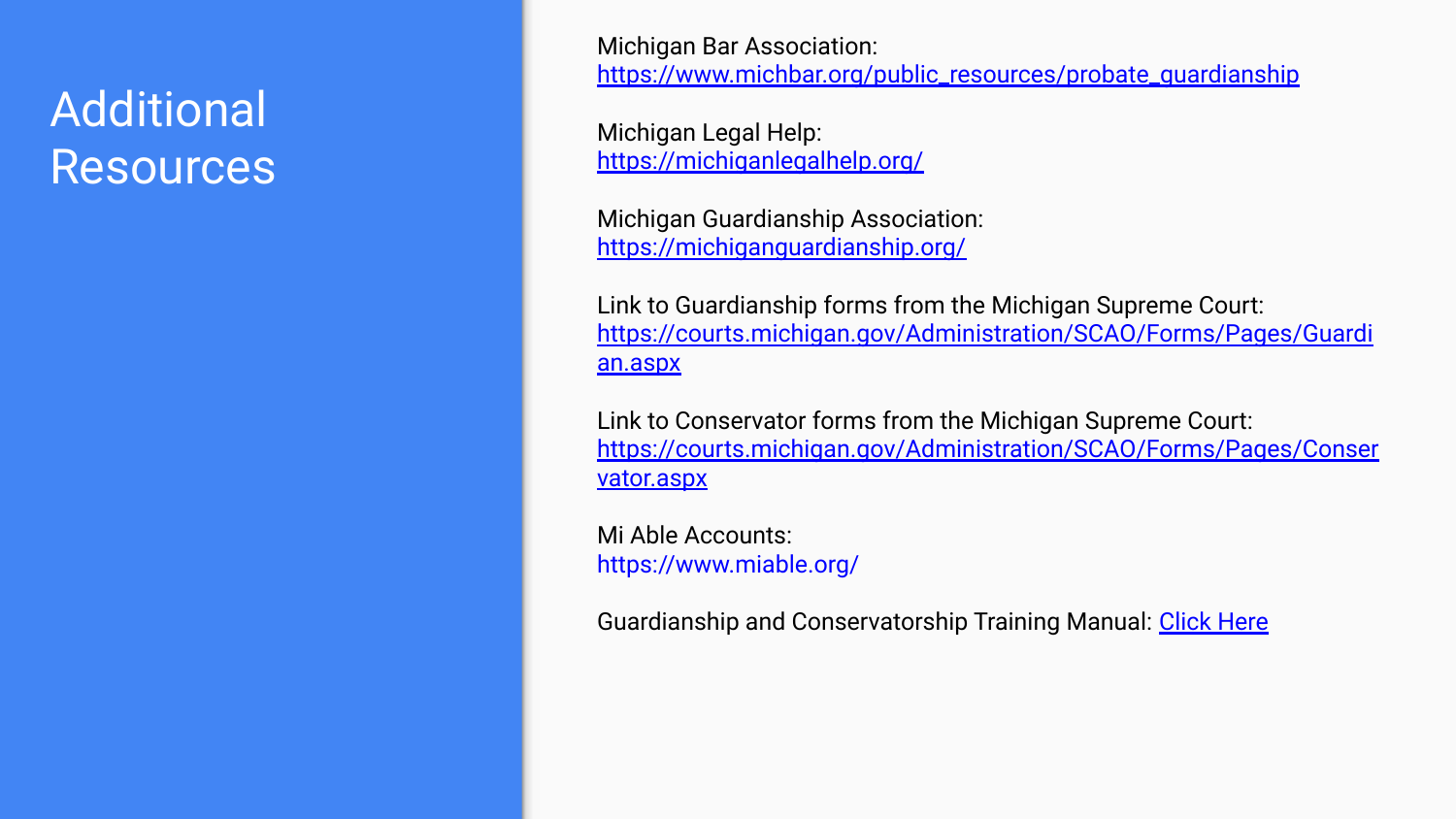# What's next ...

- **● Complete Ward Intake Form: [Click Here](https://documentcloud.adobe.com/link/review?uri=urn:aaid:scds:US:6b36b75c-b14b-40e4-99a5-a2a9825e0247)**
- **● Complete Testimony Form: [Click Here](https://documentcloud.adobe.com/link/review?uri=urn:aaid:scds:US:e9789169-74e8-4b4d-b5cf-1068af990392)**
- **● Conservators and Guardians of an Estate: Complete inventory 56 days after appointment.**
- **● Review your duties on the back of your Letters of Authority.**
- **● Guardian reports and accountings are due 56 days after your anniversary.**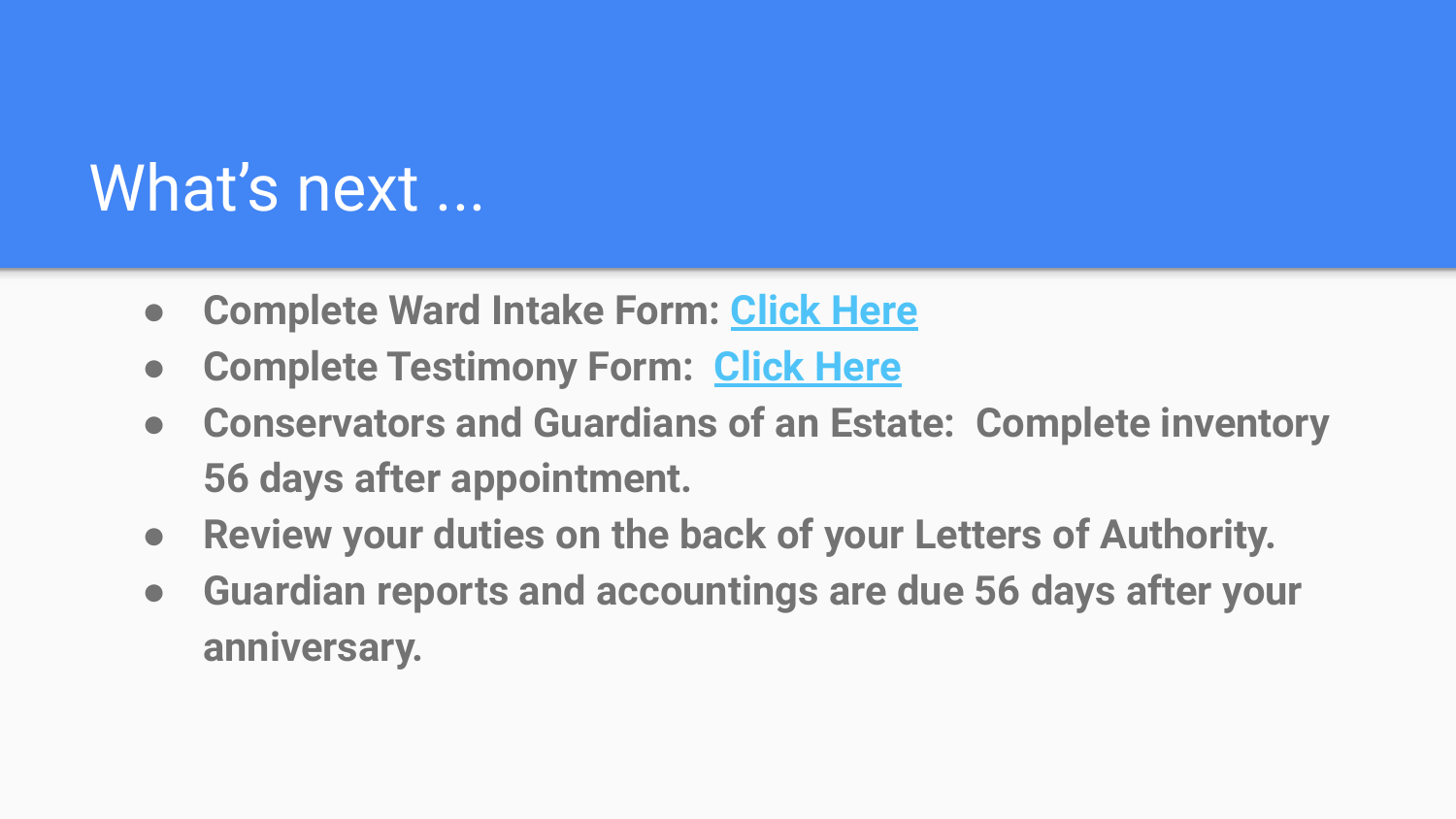There are only four kinds of people in the world - those who have been caregivers, those who are caregivers, those who will be caregivers and those who will need caregivers.

– RosaIynn Carter —

**AZ QUOTES**